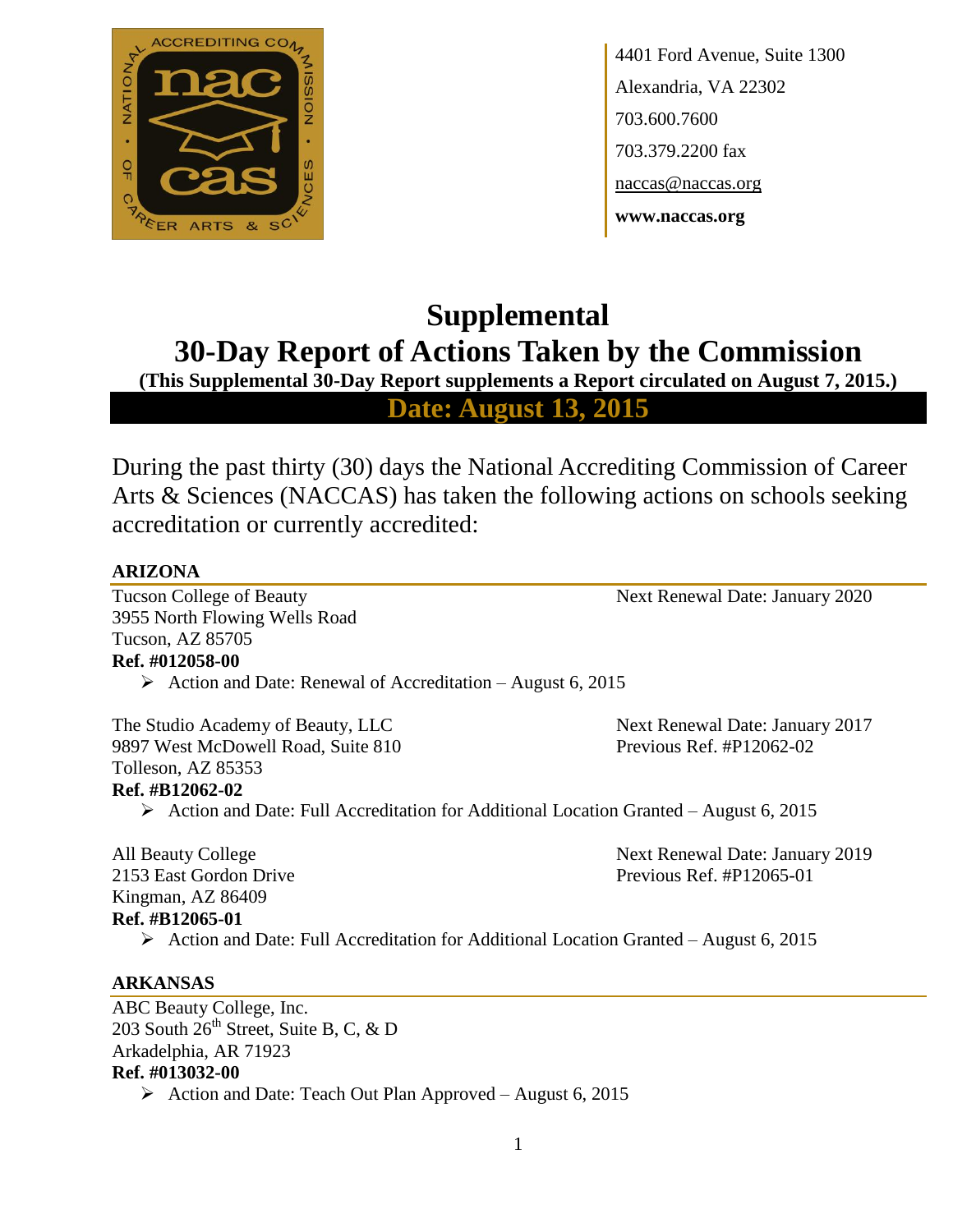ABC Beauty College, Inc. 203 South  $26^{th}$  Street, Suite B, C, & D Arkadelphia, AR 71923 **Ref. #013032-00**

> $\triangleright$  Action and Date: Withdrawal of Accreditation with Right to Appeal and Probation Continued – August 6, 2015

ABC Barber College, Inc. 103 Brenda Street Hot Springs, AR 71913 **Ref. #B13032-01**

> $\triangleright$  Action and Date: Withdrawal of Accreditation with Right to Appeal and Probation Continued – August 6, 2015

Park West Beauty School 220 West Main Street Blytheville, AR 72315

# **Ref. #P43044-05**

 $\triangleright$  Action and Date: Provisional Additional Location Accreditation Continued – August 6, 2015

# **CALIFORNIA**

Universal College of Beauty, Inc. 3419 West 43rd Place Los Angeles, CA 90008

### **Ref. #B14082-04**

Action and Date: Institution Placed on Monitoring (Licensure) – August 6, 2015

Hilltop Beauty School 6317 Mission Street Daly City, CA 94014 **Ref. #014207-00**

Action and Date: Institution Continued on Financial Monitoring – August 6, 2015

Bellus Academy Next Renewal Date: May 2021 13266 Poway Road Poway, CA 92064 **Ref. #014240-00**

 $\triangleright$  Action and Date: Renewal of Accreditation – August 6, 2015

Beyond 21<sup>st</sup> Century Beauty Academy 13640 Imperial Highway, Suite 6, 7, & 8 Santa Fe Springs, CA 90670 **Ref. #014350-00**

- $\triangleright$  Action and Date: Non-Substantive to Substantive Change of Ownership Approved with a Stipulation – August 6, 2015
- Previous Ownership: Guadalupe M. Fernandez 100%.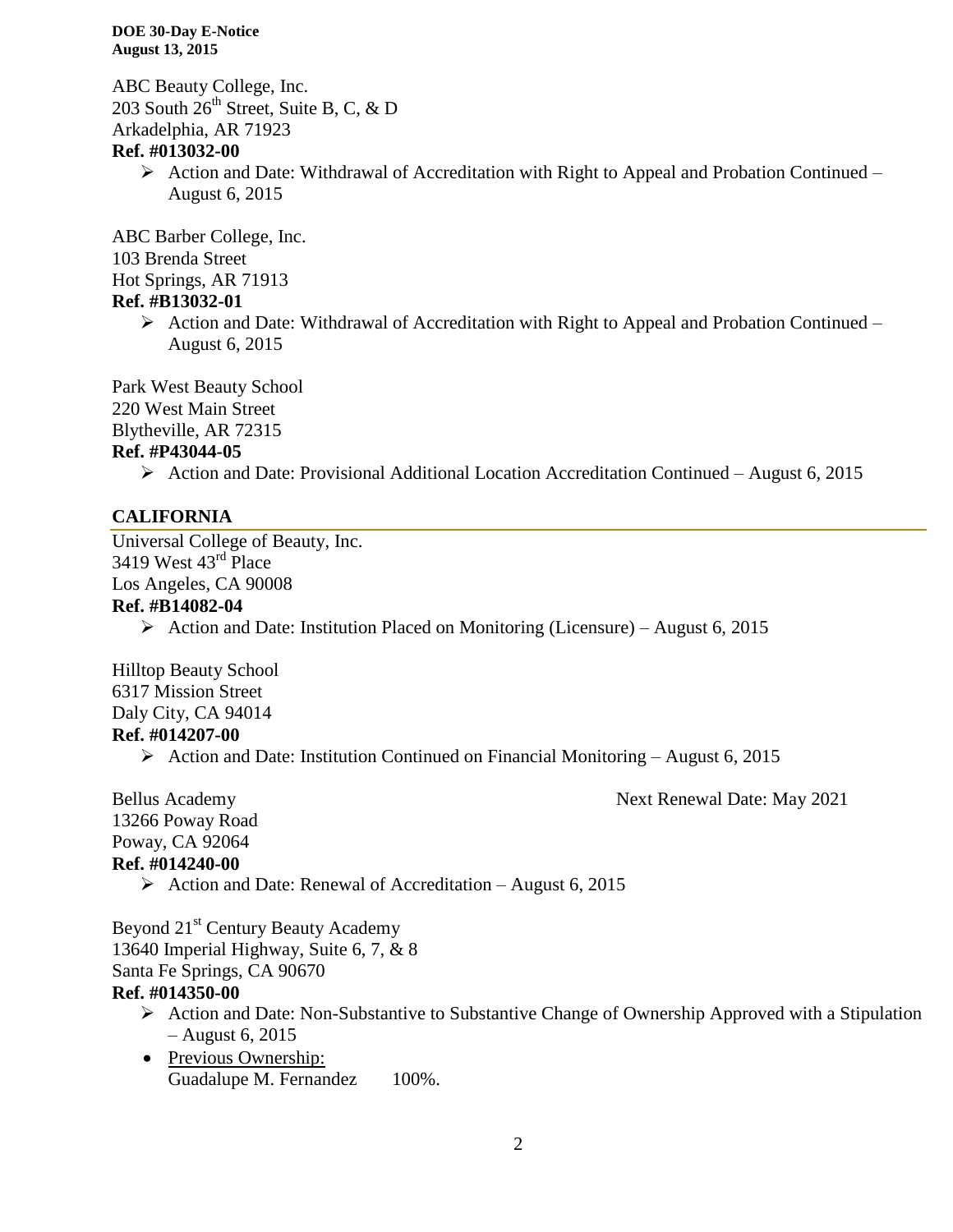• New Ownership: Beyond 21<sup>st</sup> Century Beauty Academy, Inc. 100% Guadalupe M. Fernandez 100%

Salinas Beauty College, Inc.

916 South Main Street

Salinas, CA 93901

#### **Ref. #014374-00**

 $\triangleright$  Action and Date: Withdrawal of Accreditation with Right to Appeal and Probation Continued – August 6, 2015

The Academy for Salon Professionals 2238 El Camino Real Santa Clara, CA 95050 **Ref. #014375-00**

Action and Date: Institution Placed on Monitoring (Placement) – August 6, 2015

Sutter Beauty College 651 North Palora Avenue Yuba City, CA 95991 **Ref. #014380-00**

Action and Date: Institution Removed from Financial Monitoring – August 6, 2015

Hoss Lee Academy Next Renewal Date: May 2018 200 Whyte Avenue Roseville, CA 95661 **Ref. #014399-00**

 $\triangleright$  Action and Date: Initial Accreditation Granted – August 6, 2015

Torrance Beauty College 1978 West Carson Street Torrance, CA 90501 **Ref. #I12050-00**

Action and Date: Initial Accreditation Denied with Right to Appeal – August 6, 2015

# **CONNECTICUT**

Academy Di Capelli 950 Yale Avenue Yale Plaza Units 19 & 20 Wallingford, CT 06492 **Ref. #016037-00** Action and Date: Institution Placed on Financial Monitoring – August 6, 2015

# **FLORIDA**

Loraines Academy & Spa Next Renewal Date: September 2021 1012 58<sup>th</sup> Street North St. Petersburg, FL 33710 **Ref. #019006-00**

 $\triangleright$  Action and Date: Renewal of Accreditation – August 6, 2015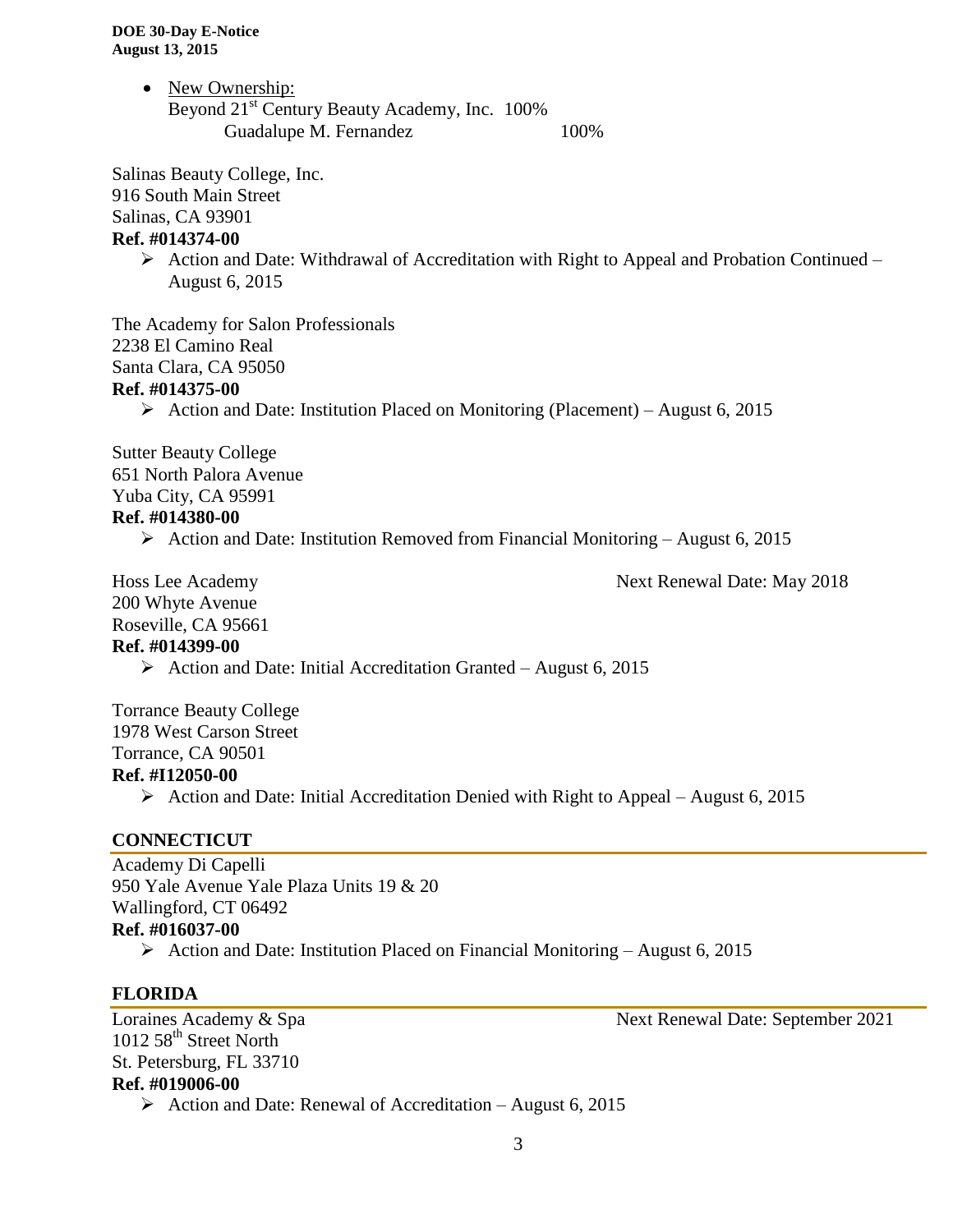**DOE 30-Day E-Notice August 13, 2015** TONI & GUY Hairdressing Academy 8206 Philips Highway, Suite 33 Jacksonville, FL 32256 **Ref. #019009-00**  $\triangleright$  Action and Date: Institution Continued on Low Outcomes Monitoring (Placement) and Probation Continued – August 6, 2015 Paul Mitchell The School – Jacksonville Next Renewal Date: September 2021 4624 Town Crossing Drive, #155 Jacksonville, FL 32246 **Ref. #019027-00**  $\triangleright$  Action and Date: Renewal of Accreditation – August 6, 2015 GUTI The Premier Beauty and Wellness Academy Previous Ref. #A19047-02 1026 East Brandon Boulevard Brandon, FL 33511 **Ref. #P19047-02**  $\triangleright$  Action and Date: Provisional Accreditation for Additional Location Granted – August 6, 2015 Hollywood Institute of Beauty Careers Next Renewal Date: September 2017 1271 Semoran Boulevard Previous Ref. #P19103-03 Suite 131 Casselberry, FL 32707 **Ref. #B19103-03**  $\triangleright$  Action and Date: Full Accreditation for Additional Location Granted – August 6, 2015 Cozmo Beauty School 10347 Bonita Beach Road Unit 103 Bonita Springs, FL 34135 **Ref. #019118-00**

Action and Date: Institution Placed on Financial Monitoring – August 6, 2015

### **GEORGIA**

Keune Academy by 124 Previous Ref. #A20033-01 3344 Peachtree Road, Suite 200 Atlanta, GA 30326

# **Ref. #P20033-01**

Action and Date: Initial Accreditation for Additional Location Granted – August 6, 2015

Profile Institute of Barber-Styling 26 Cleveland Avenue S.E. Atlanta, GA 30315 **Ref. #020034-00**

 $\triangleright$  Action and Date: Certification of Annual Report Data (CARD) Accepted and Process Closed – August 6, 2015

Empire Beauty School 2190 Henderson Mill Road Briarcliff Village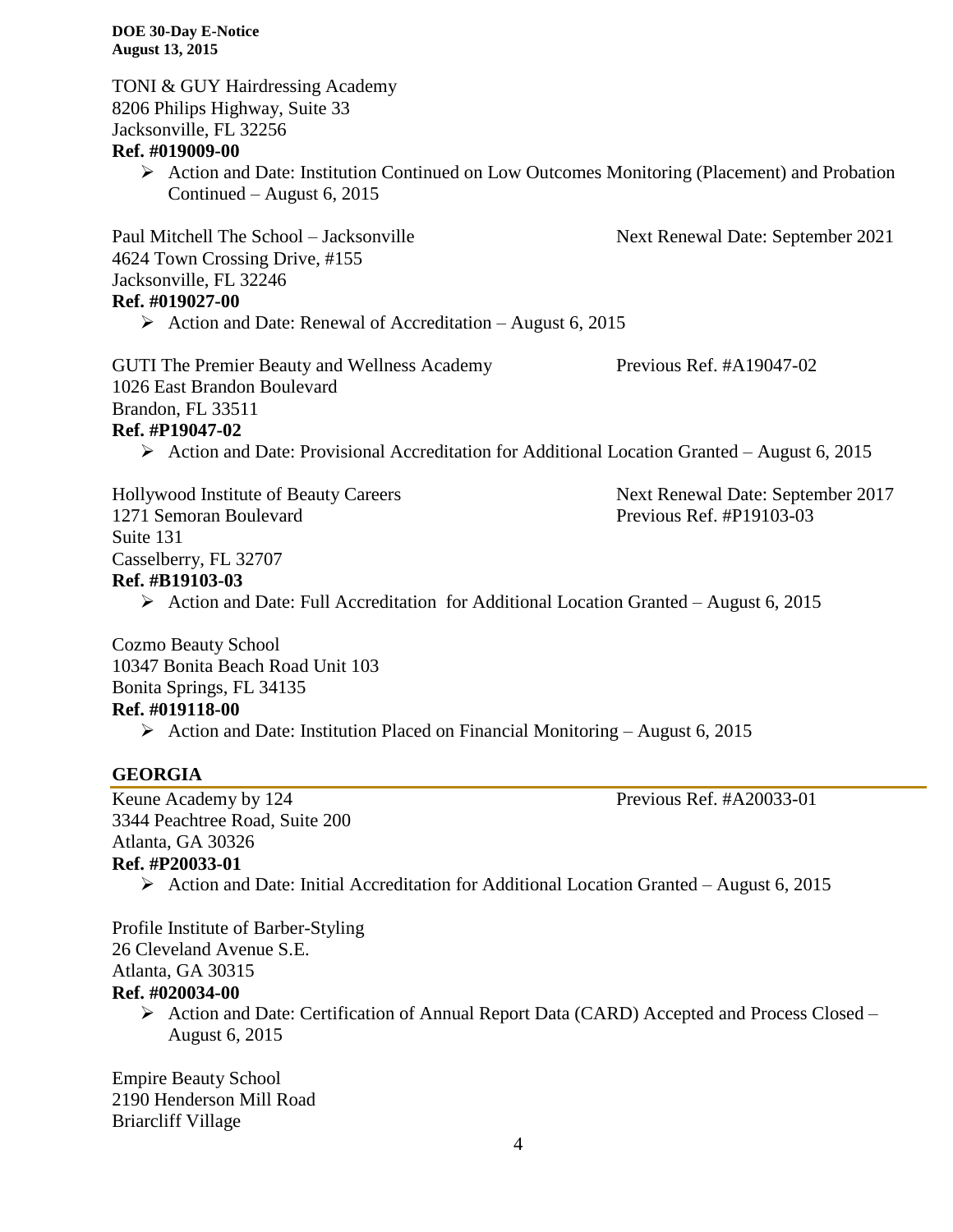Atlanta, GA 30345 **Ref. #P31023-16**

 $\triangleright$  Action and Date: Provisional Additional Location Accreditation Continued – August 6, 2015

Health And Style Institute, LLC

615 Ernest West Barrett Parkway NW Kennesaw, GA 30144

# **Ref. #P43040-01**

Action and Date: Provisional Additional Location Accreditation Continued – August 6, 2015

# **IDAHO**

TONI & GUY Hairdressing Academy 7709 West Overland Road Suite 100 Boise ID 83709 **Ref. #B22012-01**  $\triangleright$  Action and Date: Change of Location Visit Acknowledged and Accreditation Continued – August 6,

2015

Suite 1 Pocatello, ID 83205 **Ref. #B22034-01**

Austin Kade Academy Next Renewal Date: May 2017 2055 Garrett Way Previous Ref. #P22034-01

 $\triangleright$  Action and Date: Full Accreditation for Additional Location Granted – August 6, 2015

1009 West Hemingway Previous Ref. #P53084-09 Nampa, ID 83651 **Ref. #B53084-09**

Milan Institute of Cosmetology Next Renewal Date: January 2018

 $\triangleright$  Action and Date: Full Accreditation for Additional Location Granted – August 6, 2015

# **ILLINOIS**

Hairmasters Institute of Cosmetology Next Renewal Date: January 2018 506 South McClun Street Bloomington, IL 61701 **Ref. #023150-00**

Action and Date: Renewal of Accreditation – August 6, 2015

Paul Mitchell The School Bradley Next Renewal Date: May 2021 1600 North State Route 50 Room 522 Bourbonnais, IL 60914 **Ref. #023152-00**

Action and Date: Renewal of Accreditation – August 6, 2015

Tricoci University of Beauty Culture, LLC 5485 East State Street Rockford, IL 61108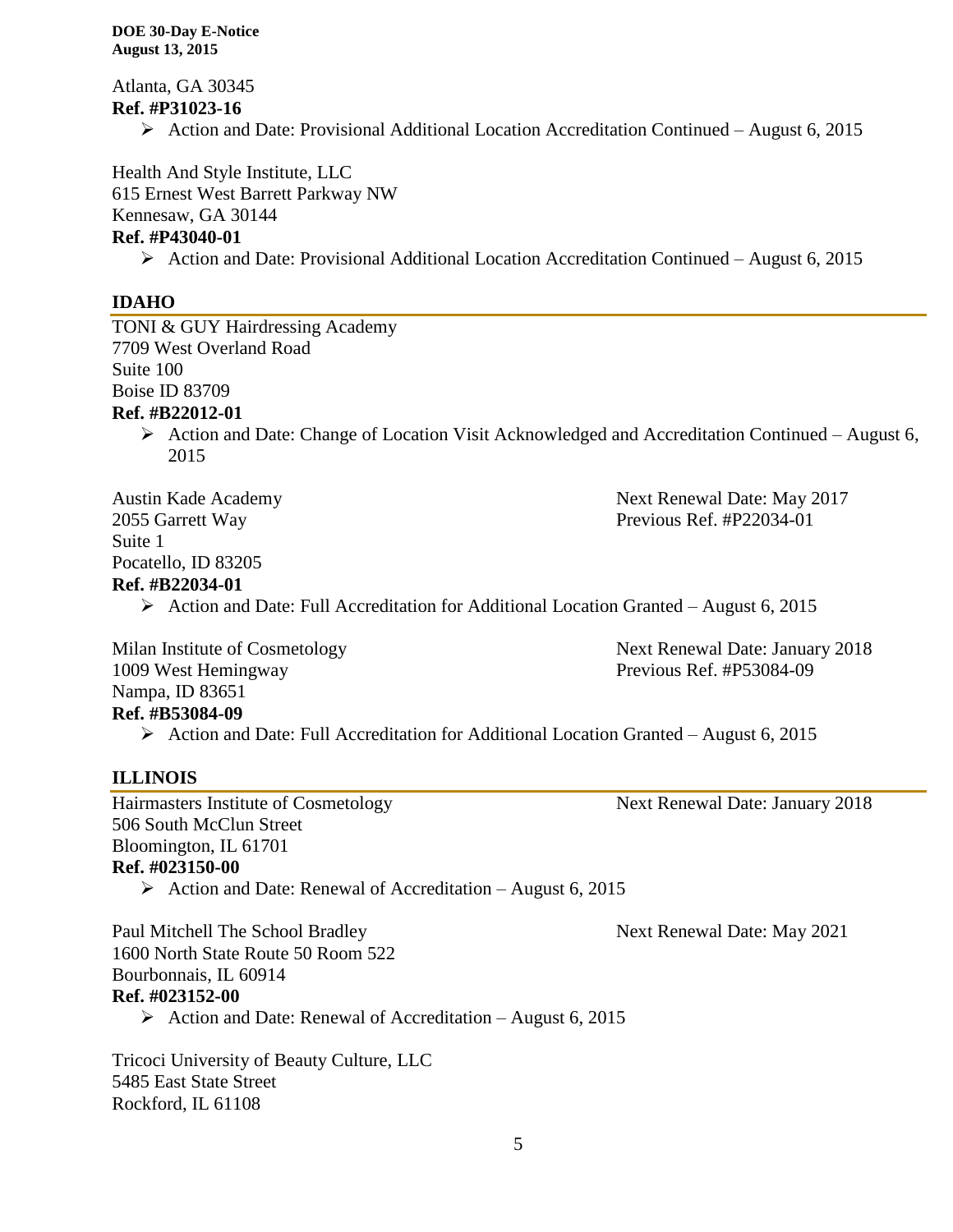#### **Ref. #023169-00**

 Action and Date: Certification of Annual Report Data (CARD) Accepted and Process Closed – August 6, 2015

Tricoci University of Beauty Culture, L.L.C.

751 East Park Avenue

Libertyville, IL 60048

#### **Ref. #023170-00**

 $\triangleright$  Action and Date: Certification of Annual Report Data (CARD) Accepted and Process Closed – August 6, 2015

Tricoci University of Beauty Culture, L.L.C. 264 South Randall Road Elgin, IL 60123 **Ref. #P23170-01**

 Action and Date: Certification of Annual Report Data (CARD) Accepted and Process Closed – August 6, 2015

Paul Mitchell The School Tinley Park Next Renewal Date: May 2021

18454 West Creek Drive

Tinley Park, IL 60477

**Ref. #B23152-01**

Action and Date: Renewal of Accreditation – August 6, 2015

Ultimate Touch Barber College Next Renewal Date: May 2018 3732 Sauk Trail Road Previous Ref. #I13041-00 Richton Park, IL 60471 **Ref. #023189-00**

 $\triangleright$  Action and Date: Initial Accreditation Granted – August 6, 2015

# **INDIANA**

4530 Lahmeyer Road Fort Wayne, IN 46835 **Ref. #024006-00**

 $\triangleright$  Action and Date: Renewal of Accreditation – August 6, 2015

Tricoci University of Beauty Culture, LLC Next Renewal Date: May 2021 2549 Highway Avenue Highland, IN 46322 **Ref. #024016-00**  $\triangleright$  Action and Date: Renewal of Accreditation – August 6, 2015

Tricoci University of Beauty Culture, LLC Next Renewal Date: May 2021 833 Ferry Street Previous Ref. #024077-00 Lafayette, IN 47901 **Ref. #B24080-01** Action and Date: Main Campus to Additional Location Re-Designation Approved – August 6, 2015

Ravenscroft Beauty College Next Renewal Date: January 2020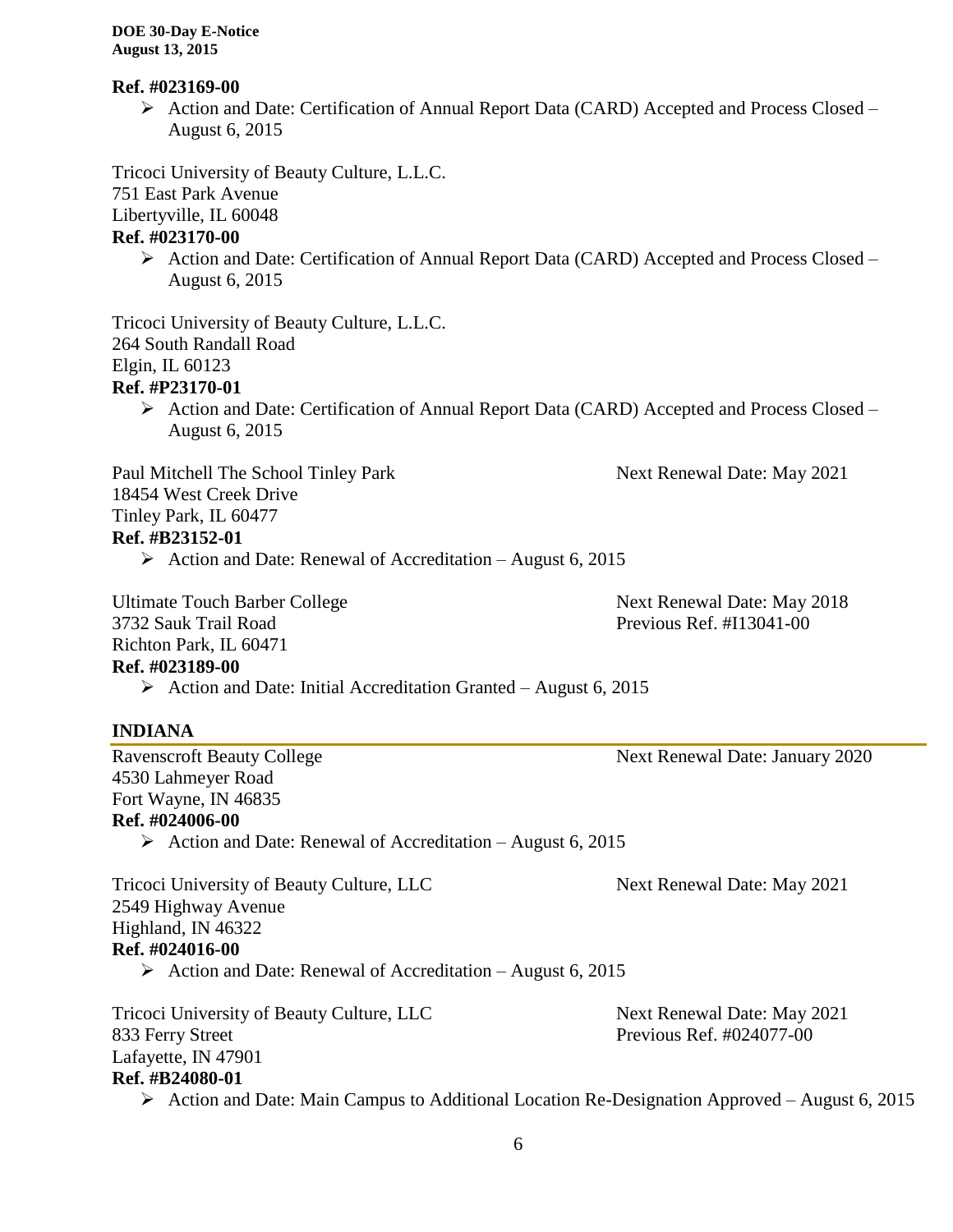The Salon Professional Academy 1012 South Reed Road Kokomo, IN 46901 **Ref. #024086-00**

 $\triangleright$  Action and Date: Institution Placed on Monitoring (Practical Grading) – August 6, 2015

Kenny's Academy of Barbering Next Renewal Date: May 2018 2150 Lafayette Road Previous Ref. #I12034-00 Indianapolis, IN 46222 **Ref. #024090-00**

 $\triangleright$  Action and Date: Initial Accreditation Granted – August 6, 2015

#### **IOWA**

La' James International College 444 1<sup>st</sup> Avenue NE Suite 410 &12 Cedar Rapids, IA 52402 **Ref. #P25025-01**

Action and Date: Provisional Additional Location Accreditation Continued – August 6, 2015

#### **KANSAS**

1130 Westloop Place Manhattan, KS 66502

Bellus Academy Next Renewal Date: May 2021

**Ref. # B14240-01**

 $\triangleright$  Action and Date: Renewal of Accreditation – August 6, 2015

Entourage Institute of Beauty & Esthetics 12004 West  $95<sup>th</sup>$  Street Lenexa, KS 66215 **Ref. #026034-00** Action and Date: Institution Continued on Financial Monitoring – August 6, 2015

#### **KENTUCKY**

Jenny Lea Academy of Cosmetology Next Renewal Date: May 2020 74 Parkway Plaza Loop Whitesburg, KY 41858 **Ref. #027035-00**

Action and Date: Renewal of Accreditation – August 6, 2015

Head's West Ky Beauty College 1295 Main Street Briarwood Shopping Center Madisonville, KY 42431 **Ref. #027041-00**

# Action and Date: Institution Placed on Financial Monitoring – August 6, 2015

# **LOUISIANA**

Celebrity Barber School 3220 Louisville Avenue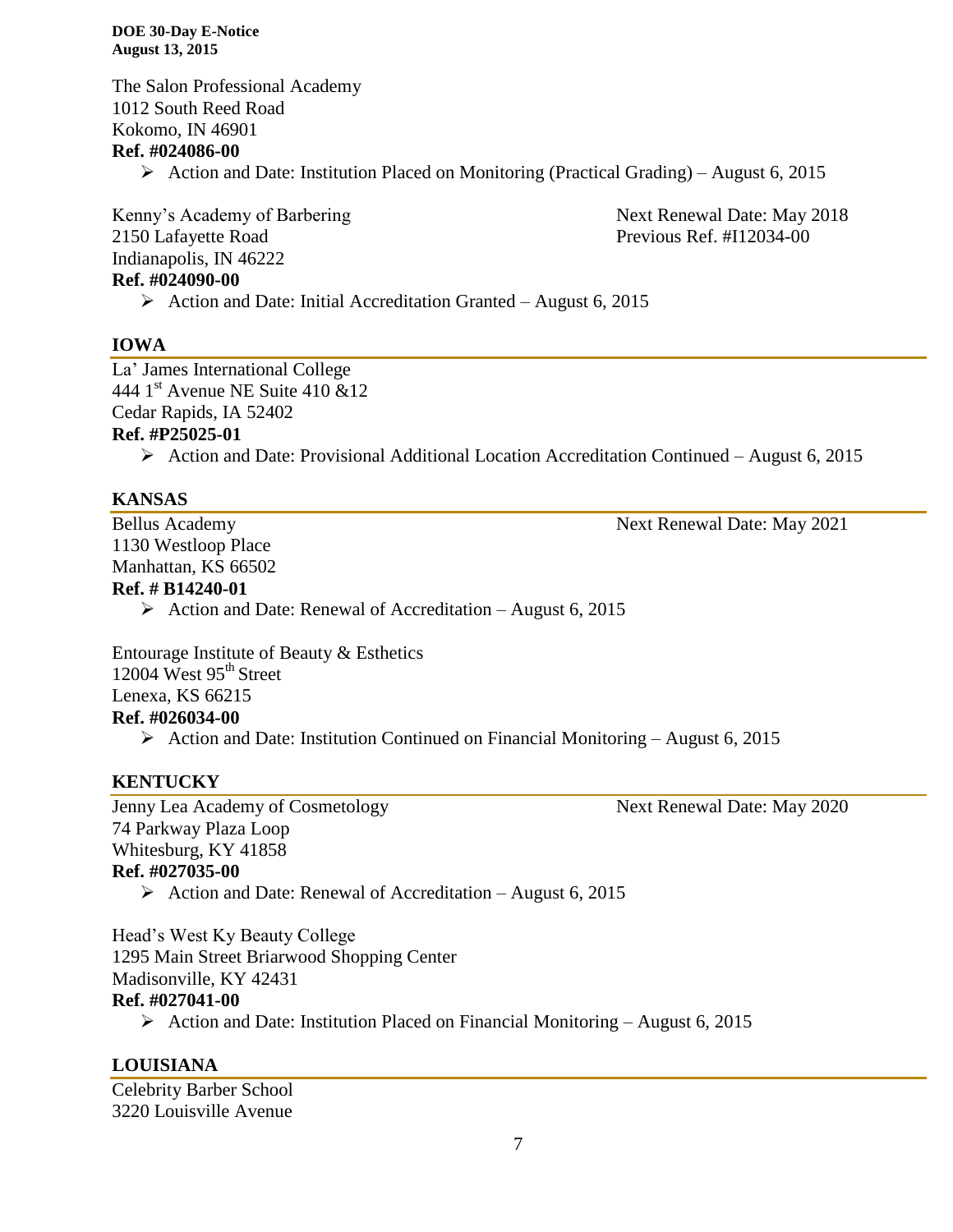Monroe, LA 71201 **Ref. #P28016-01**

 $\triangleright$  Action and Date: Provisional Accreditation for Additional Location Continued – August 6, 2015

Park Place Premier Barber School Next Renewal Date: September 2021

3024 Gentilly Boulevard

New Orleans, LA 70122

# **Ref. #028089-00**

Action and Date: Renewal of Accreditation – August 6, 2015

# **MICHIGAN**

Douglas J Aveda Institute 333 Maynard Street Suites 99, 101, and 201 Ann Arbor, MI 48104 **Ref. #B32084-01**

- $\triangleright$  Action and Date: Addition of New Program Approved August 6, 2015
- New Program: Massage Therapy 600 Clock Hours

The Gallery College of Cosmetology 38132 South Gratiot Clinton Township, MI 48036

# **Ref. #032112-00**

 $\triangleright$  Action and Date: Non-Substantive to Substantive Change of Ownership – August 6, 2015

| $\bullet$ | Previous Ownership:               |      |         |
|-----------|-----------------------------------|------|---------|
|           | The Gallery College of Beauty LLC | 100% |         |
|           | Mr. Howard Weaver                 |      | 95%     |
|           | Ms. Penny Weaver                  |      | 5%      |
| $\bullet$ | New Ownership:                    |      |         |
|           | The Gallery College of Beauty LLC | 100% |         |
|           | <b>Howard Weaver</b>              |      | $100\%$ |
|           |                                   |      |         |

# **MINNESOTA**

PCI Academy, Inc. 4315 Peony Lane North Plymouth, MN 55446 **Ref. #B25026-01**

- $\triangleright$  Action and Date: Addition of New Program Approved With a Stipulation August 6, 2015
- New Program: Skin & Nail Specialist 950 Clock Hours

# **MISSOURI**

Paris II Educational Center 6840 North Oak Trafficway Gladstone, MO 64118 **Ref. #035066-00**

 $\triangleright$  Action and Date: Institution Continued on Financial Monitoring – August 6, 2015

St. Louis Hair Academy Inc. Next Renewal Date: September 2019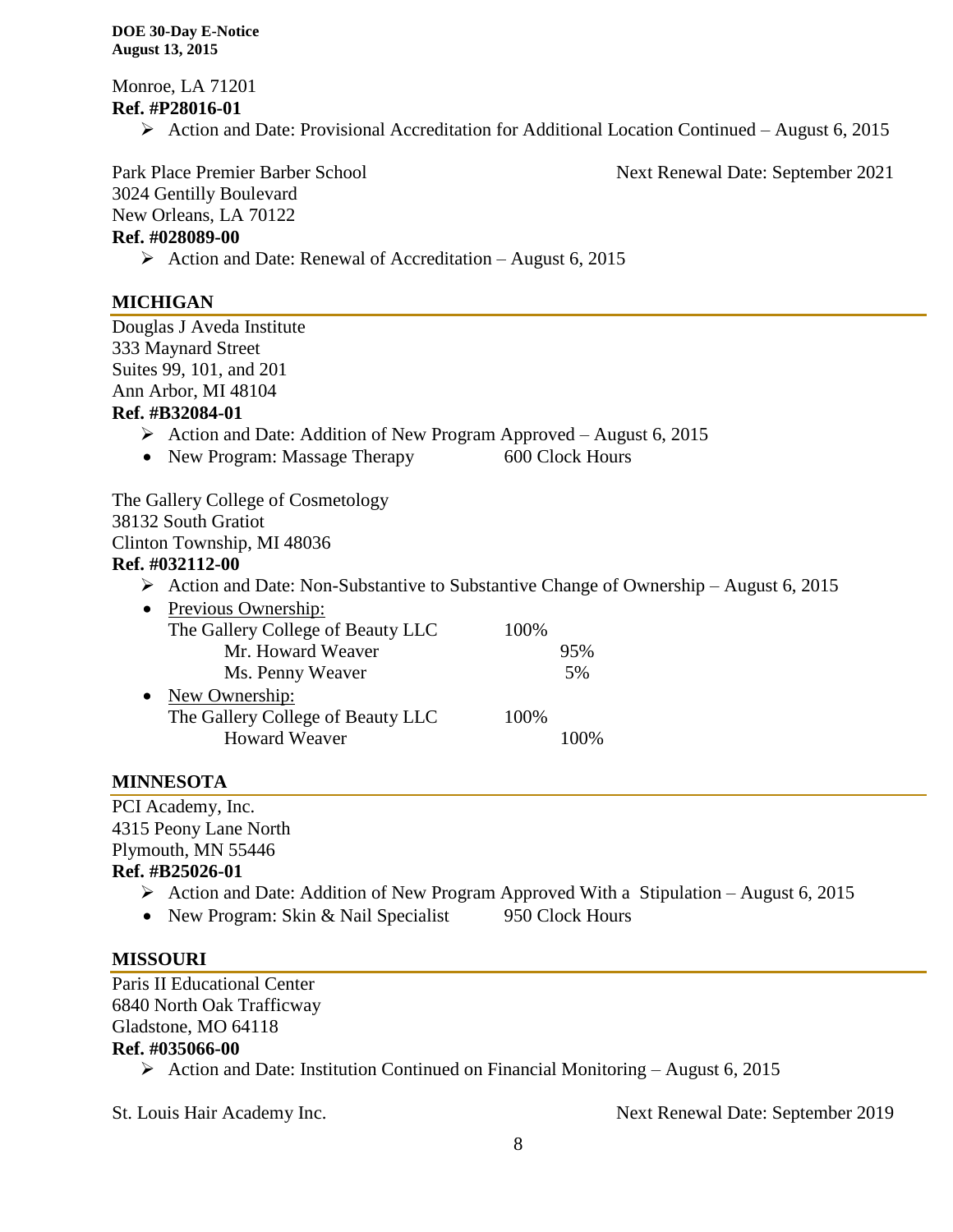3701 Kossuth Avenue St. Louis, MO 63107 **Ref. #035084-00** Action and Date: Renewal of Accreditation – August 6, 2015 Missouri College of Cosmetology North Next Renewal Date: September 2018 3014 East Sunshine Street Suites G, H, & J Springfield, MO 65804 **Ref. #035091-00**  $\triangleright$  Action and Date: Renewal of Accreditation – August 6, 2015 Missouri College of Cosmetology Bolivar – North Next Renewal Date: September 2018 1215 East Mt. Gilead Road Bolivar, MO 65613 **Ref. #B35091-02** Action and Date: Renewal of Accreditation – August 6, 2015 City Pointe Beauty Academy **Next Renewal Date: May 2021** 

501 South Madison Avenue Webb City, MO 64870 **Ref. #035112-00**

 $\triangleright$  Action and Date: Renewal of Accreditation – August 6, 2015

#### **NEVADA**

Milan Institute of Cosmetology 4020 Kietzke Lane Reno, NV 89502

#### **Ref. #B53084-05**

 $\triangleright$  Action and Date: Change of Location Visit Acknowledged and Accreditation Continued – August 6, 2015

#### **NEW HAMPSHIRE**

Keene Beauty Academy 800 Park Avenue Keene, NH 03431 **Ref. #039009-00**

Action and Date: Institution Removed from Financial Monitoring – August 6, 2015

#### **NEW JERSEY**

431 Lafayette Avenue Hawthorne, NJ 07506 **Ref. #040022-00**

 $\triangleright$  Action and Date: Renewal of Accreditation – August 6, 2015

Jolie Health and Beauty Academy Previous Ref. #A48071-02 Woodcrest Plaza, Unit #21 1490 Haddonfield Berlin Road

Roman Academy of Beauty Culture Next Renewal Date: September 2019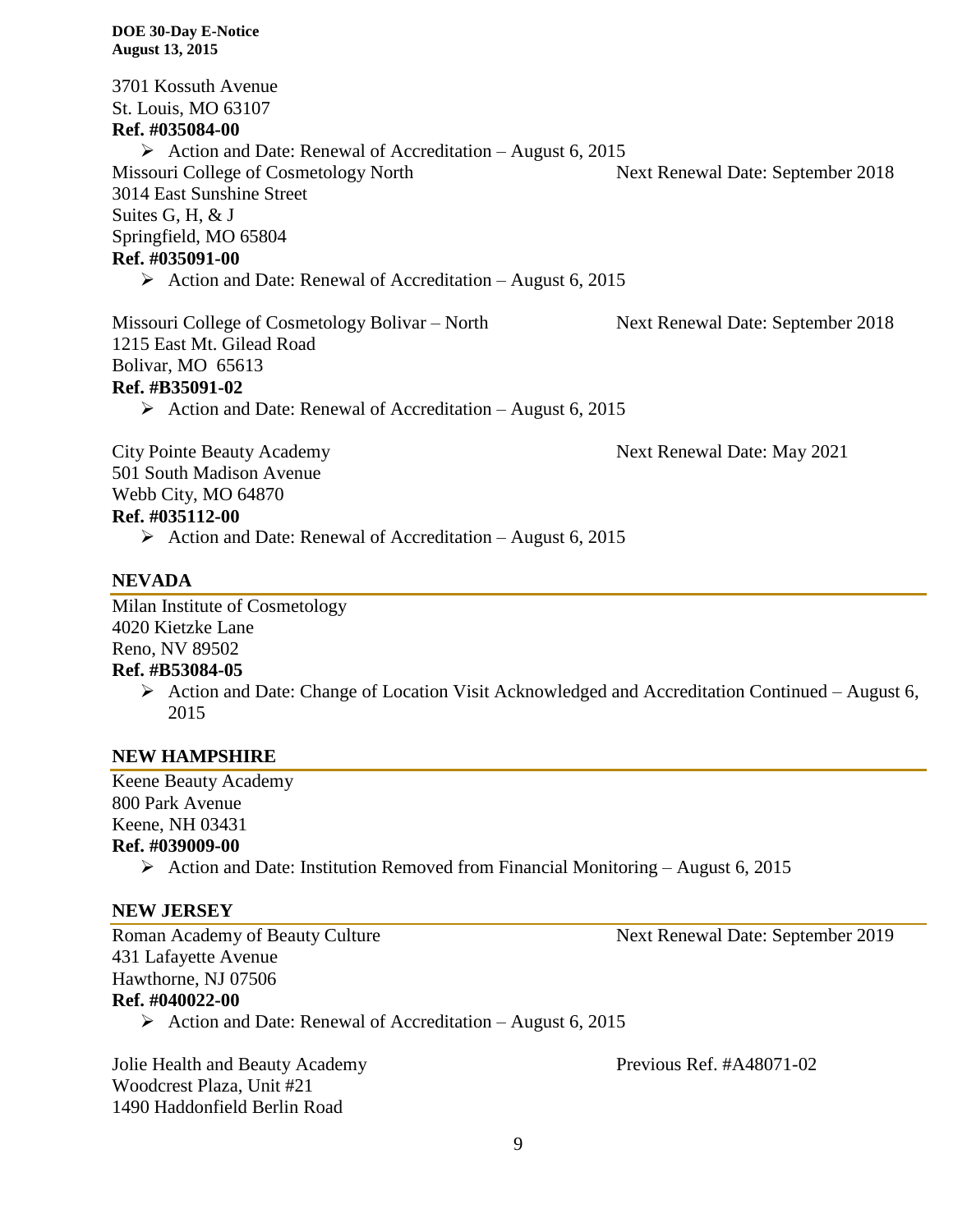Cherry Hill, NJ 08003 **Ref. #P48071-01**

 $\triangleright$  Action and Date: Initial Accreditation for Additional Location Granted – August 6, 2015

# **NEW YORK**

| <b>Continental School of Beauty Culture</b>                                                                  | Next Renewal Date: January 2021 |  |  |  |
|--------------------------------------------------------------------------------------------------------------|---------------------------------|--|--|--|
| 1050 Union Road                                                                                              |                                 |  |  |  |
| Southgate Plaza                                                                                              |                                 |  |  |  |
| West Seneca, NY 14224                                                                                        |                                 |  |  |  |
| Ref. #042025-00                                                                                              |                                 |  |  |  |
| $\triangleright$ Action and Date: Renewal of Accreditation – August 6, 2015                                  |                                 |  |  |  |
| <b>Continental School of Beauty Culture</b>                                                                  | Next Renewal Date: January 2021 |  |  |  |
| 326 Kenmore Avenue                                                                                           |                                 |  |  |  |
| Buffalo, NY 14223                                                                                            |                                 |  |  |  |
| Ref. #B42025-01                                                                                              |                                 |  |  |  |
| $\triangleright$ Action and Date: Renewal of Accreditation – August 6, 2015                                  |                                 |  |  |  |
| John Paolo's Xtreme Beauty Institute Goldwell Products Artistry                                              | Previous Ref. #A42110-03        |  |  |  |
| 260 Plaza Road Kingston Plaza                                                                                |                                 |  |  |  |
| Kingston, NY 12401                                                                                           |                                 |  |  |  |
| Ref. #P42110-03                                                                                              |                                 |  |  |  |
| $\triangleright$ Action and Date: Provisional Accreditation for Additional Location Granted – August 6, 2015 |                                 |  |  |  |
| <b>NORTH CAROLINA</b>                                                                                        |                                 |  |  |  |
| <b>Regency Job Training Institute</b>                                                                        | Next Renewal Date: May 2017     |  |  |  |
| 1151 North Bragg Boulevard                                                                                   | Previous Ref. #I11086-00        |  |  |  |
| Spring Lake, NC 28390                                                                                        |                                 |  |  |  |
| Ref. #043051-00                                                                                              |                                 |  |  |  |

Action and Date: Initial Accreditation Granted – August 6, 2015

#### **NORTH DAKOTA**

The Headquarters Academy of Hair Design Next Renewal Date: January 2020 108 South Main Street Minot, ND 58701 **Ref. #044014-00**

Action and Date: Renewal of Accreditation – August 6, 2015

#### **OHIO**

Gerber Akron Beauty School Next Renewal Date: January 2017 1915 West Market Street, Suite 800 Akron, OH 44313 **Ref. #045001-00**

Action and Date: Renewal of Accreditation – August 6, 2015

Nationwide Beauty Academy **Next Renewal Date: May 2021** 5300 West Pointe Plaza Drive Columbus, OH 43228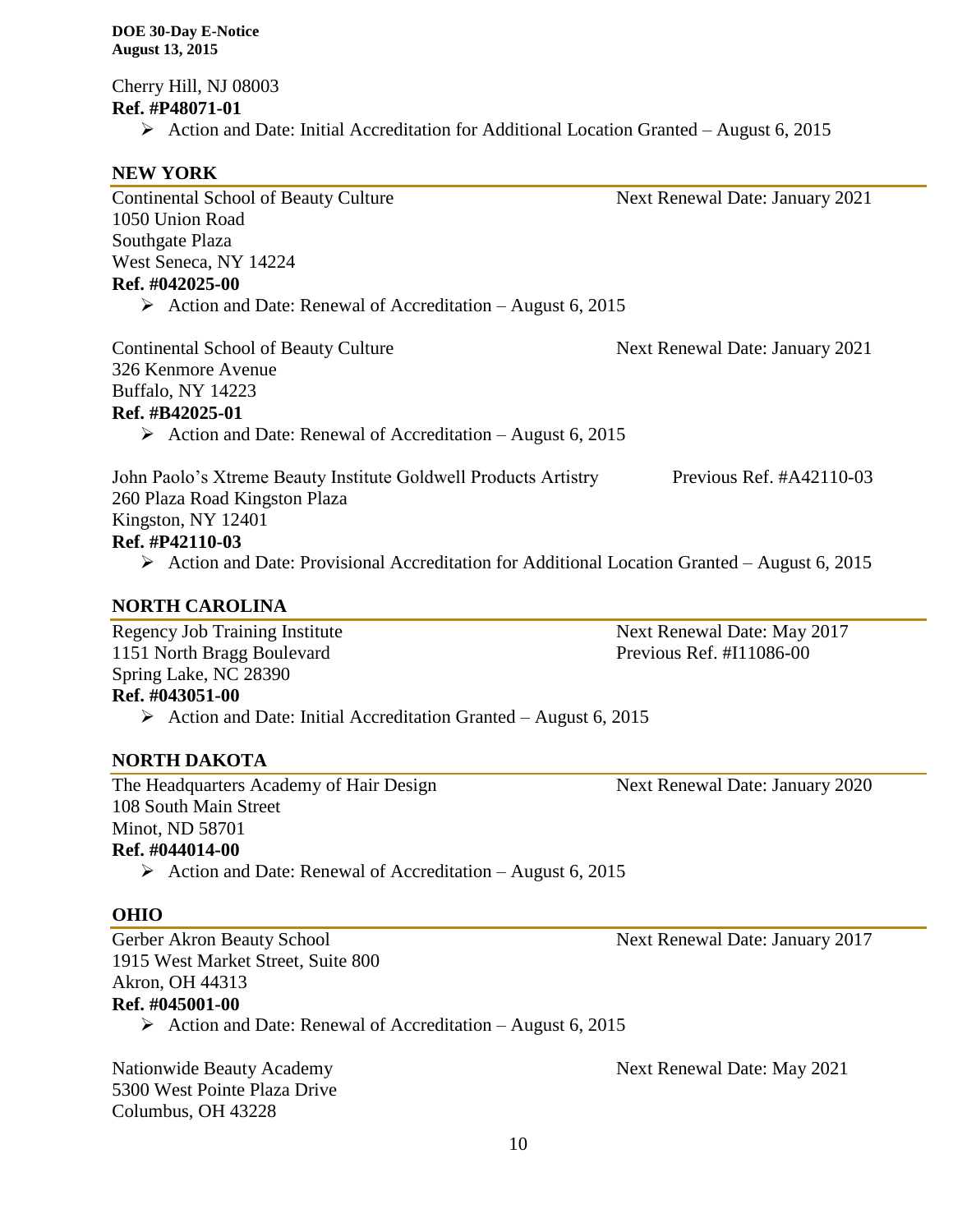**Ref. #045014-00**

Action and Date: Renewal of Accreditation – August 6, 2015

Inner State Beauty School Next Renewal Date: September 2016 5150 Mayfield Road Lyndhurst, OH 44124 **Ref. #045082-00**  $\triangleright$  Action and Date: Renewal of Accreditation – August 6, 2015 Elite School of Cosmetology Next Renewal Date: September 2016 1165-1169 East Main Street **Previous Ref. #P45120-01** Ashland, OH 44805 **Ref. #B45120-01** Action and Date: Full Accreditation for Additional Location Granted – August 6, 2015 Cincinnati School of Barbering & Hair Design, Inc. Next Renewal Date: May 2017 6500 Colerain Avenue Previous Ref. #I12068-00 Cincinnati, OH 45239 **Ref. #045123-00**  $\triangleright$  Action and Date: Initial Accreditation Granted – August 6, 2015 Elite Institute of Cosmetology Next Renewal Date: May 2018 221 Chillicothe Street **Previous Ref.** #I14251-00 Portsmouth, OH 45662 **Ref. #045124-00**  $\triangleright$  Action and Date: Initial Accreditation Granted – August 6, 2015 **OKLAHOMA** Paul Mitchell The School Tulsa 14002 East  $21<sup>st</sup>$  Street Suite 1050 Tulsa, OK 74135

#### **Ref. #046073-00**

- $\triangleright$  Action and Date: Non-Substantive to Substantive Change in Programs Approved August 6, 2015
- Previous Program: Master Instructor 500 Clock Hours
- New Program: Master Instructor 300 Clock Hours

#### **OREGON**

307 Q Street Springfield, OR 97477 **Ref. #047003-00**

 $\triangleright$  Action and Date: Renewal of Accreditation – August 6, 2015

# **PENNSYLVANIA**

Chambersburg Beauty School 171 Cedar Street

Springfield College of Beauty Next Renewal Date: September 2021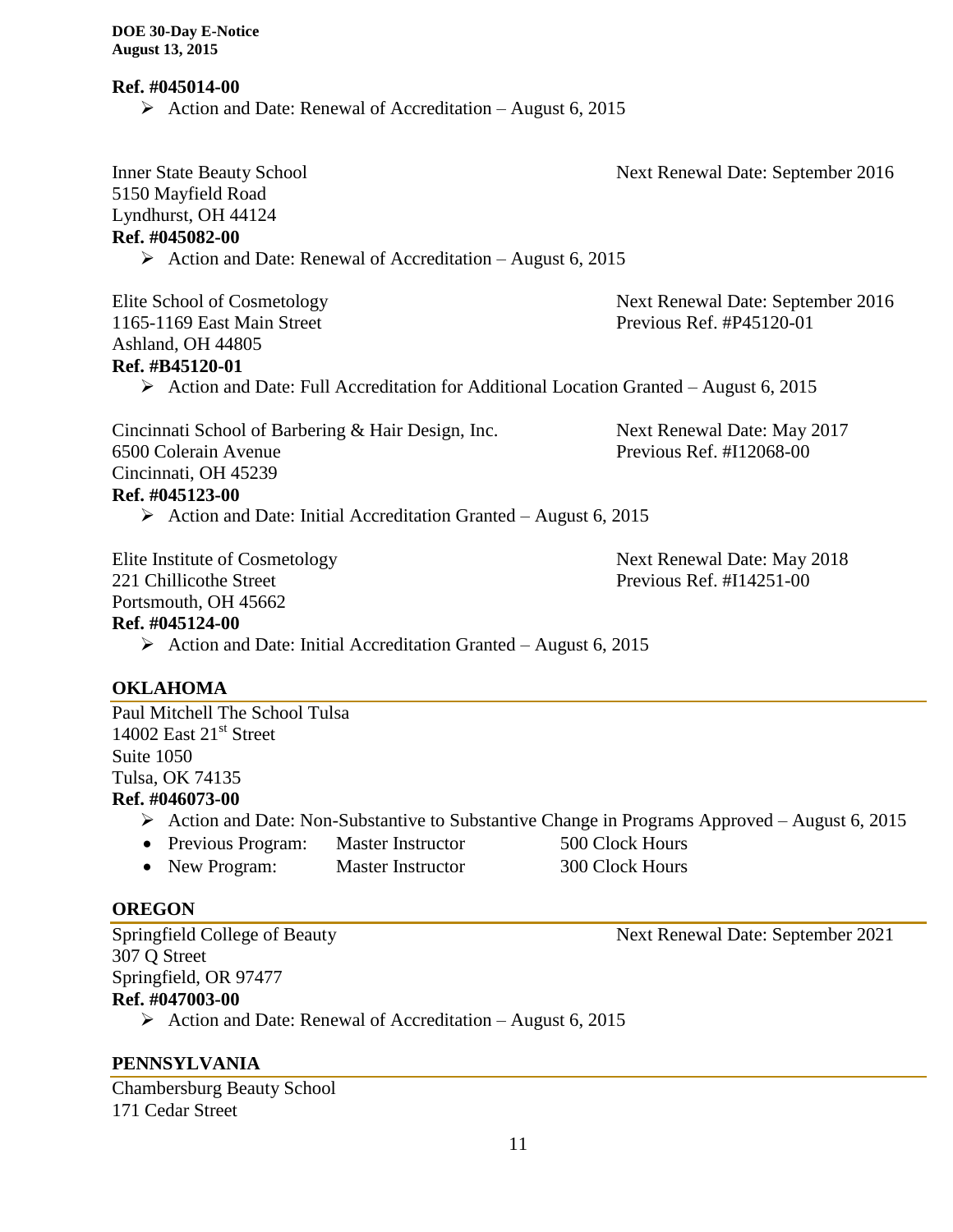Chambersburg, PA 17201 **Ref. #B30002-01**  $\triangleright$  Action and Date: Addition of New Program Approved – August 6, 2015 • New Program: Massage Therapy 624 Clock Hours The Salon Professional Academy 415 D Orchard Avenue Altoona, PA 16601 **Ref. #048079-00**  $\triangleright$  Action and Date: Change of Location Approved with Stipulations – August 6, 2015 • Previous Location:  $705 \times 12^{th}$  Street, Altoona, PA 16602 • New Location: 415 D Orchard Avenue, Altoona, PA 16601

Altoona Beauty School, Inc. Next Renewal Date: May 2021 1528 Valley View Boulevard Altoona, PA 16602 **Ref. #048081-00**

 $\triangleright$  Action and Date: Renewal of Accreditation – August 6, 2015

Barone Beauty Academy 501 East Third Street Williamsport, PA 17701

# **Ref. #048125-00**

 $\triangleright$  Action and Date: Institution Continued on Financial Monitoring – August 6, 2015

# **RHODE ISLAND**

Rob Roy Academy 251 Main Street Woonsocket, RI 02895

# **Ref. #B31033-01**

 $\triangleright$  Action and Date: Chance of Location Visit Acknowledged and Accreditation Continued – August 6, 2015

# **SOUTH CAROLINA**

Paul Mitchell The School Columbia Next Renewal Date: May 2021 700 Gervais Street, Suite D Columbia, SC 29201 **Ref. #B43009-01**

Action and Date: Renewal of Accreditation – August 6, 2015

Paul Mitchell The School Charleston Next Renewal Date: May 2021 4952 Centre Pointe Drive, Suite 114 North Charleston, SC 29418 **Ref. #B43009-02**

 $\triangleright$  Action and Date: Renewal of Accreditation – August 6, 2015

423 79<sup>th</sup> Avenue North Myrtle Beach, SC 29572

Strand College of Hair Design Next Renewal Date: May 2021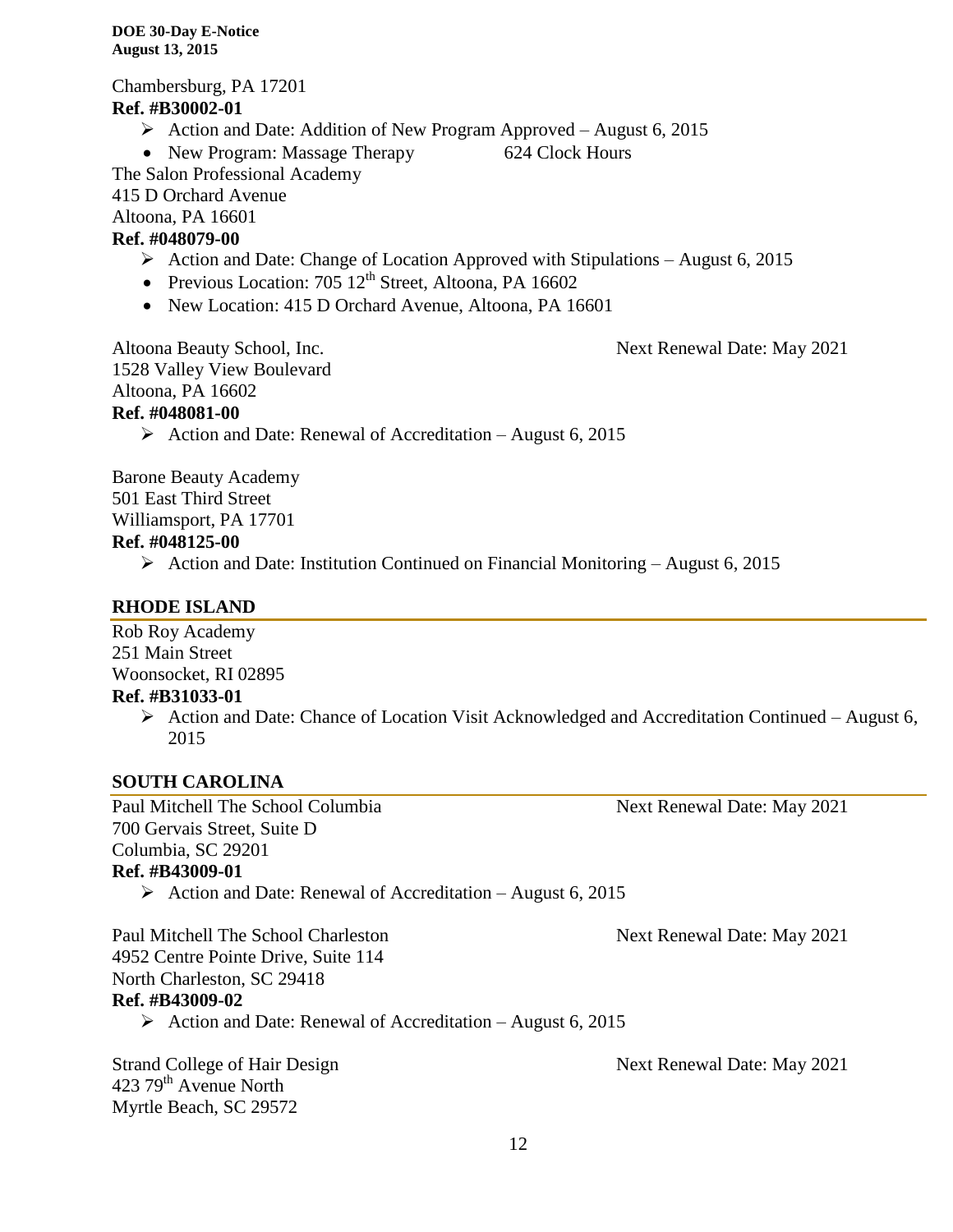#### **Ref. #050029-00**

Action and Date: Renewal of Accreditation – August 6, 2015

Styletrends Barber & Hairstyling Academy, Inc. 239 Hampton Street

Rock Hill, SC 29730

### **Ref. #050033-00**

 $\triangleright$  Action and Date: Institution Continued on Low Outcomes Monitoring (Graduation), Removed from Monitoring (Placement) and Probation Continued – August 6, 2015

#### **TENNESSEE**

Southern Institute of Cosmetology 3099 South Perkins Memphis, TN 38118 **Ref. #013018-00**

- $\triangleright$  Action and Date: Change of Location Approved with Stipulations August 6, 2015
- Previous Location: 3099 South Perkins, Memphis, TN 38118
- New Location: 4682 Spottswood, Memphis, TN 38117

Jenny Lea Academy of Cosmetology, Inc. Next Renewal Date: May 2020

222 East Unaka Avenue

Johnson City, TN 37601

#### **Ref. #0271031-00**

Action and Date: Renewal of Accreditation – August 6, 2015

Plaza Beauty School 4682 Spottswood Avenue Memphis, TN 38117 **Ref. #052010-00**

 $\triangleright$  Action and Date: Teach Out Plan Approved – August 6, 2015

Volunteer Beauty Academy Next Renewal Date: May 2021 395 Highway 51 Bypass North Suite A Dyersburg, TN 38024 **Ref. #052028-00**

Action and Date: Renewal of Accreditation – August 6, 2015

Volunteer Beauty Academy 1793 North Gallatin Road Madison, TN 37115 **Ref. #052032-00**

 Action and Date: Institution Removed from Low Outcomes Monitoring (Placement) and Probation Continued – August 6, 2015

Music City Barber College, LLC 903 Dickerson Road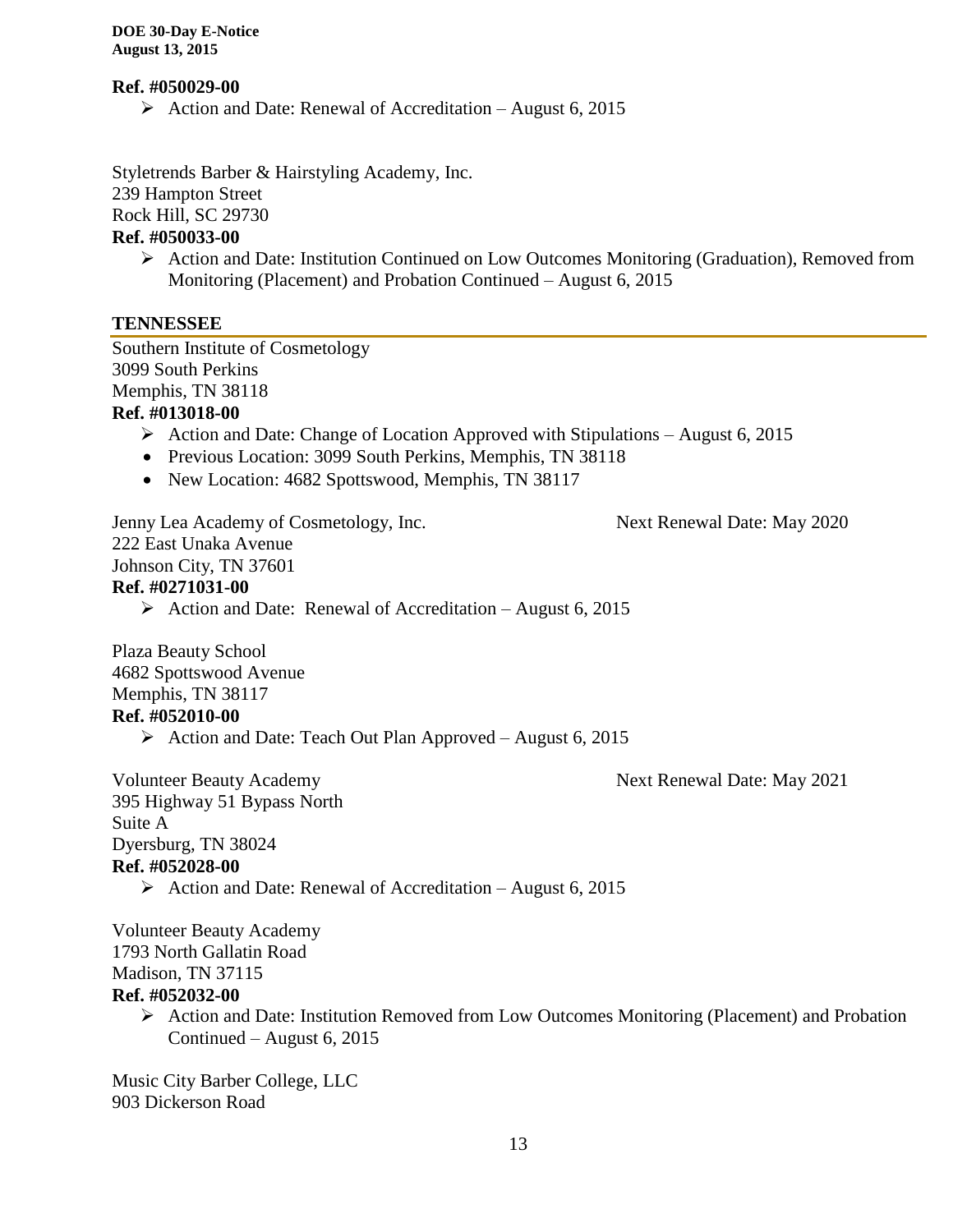Nashville, TN 37207 **Ref. #P52055-02**

 $\triangleright$  Action and Date: Provisional Additional Location Accreditation Continued – August 6, 2015

The Barber School

1309 Jackson Avenue

Memphis TN 38107

### **Ref. #052056-00**

 $\triangleright$  Action and Date: Institution Continued on Low Outcomes Monitoring (Placement) and Placed on Probation – August 6, 2015

The Barber School 77 Carriage House Drive, Suite H Jackson, TN 38305 **Ref. #B52056-01**

> Action and Date: Institution Continued on Low Outcomes Monitoring (Placement) and Placed on Probation – August 6, 2015

Austin's Beauty College, Inc.

585 A South Riverside Drive

Clarksville, TN 37040

### **Ref. #052070-00**

 $\triangleright$  Action and Date: Teach Out Plan Approved – August 6, 2015

# **TEXAS**

University of Cosmetology Arts & Sciences 4130 Naco Perrin San Antonio, TX 78217 **Ref. #053124-00**

 $\triangleright$  Action and Date: Institution Removed from Low Outcomes Monitoring (Placement) and Probation Continued – August 6, 2015

University of Cosmetology Arts & Sciences 4130 Naco Perrin San Antonio, TX 78217 **Ref. #053124-00**

 $\triangleright$  Action and Date: Teach Out Plan Approved – August 6, 2015

Texas Beauty College Next Renewal Date: May 2021

3534 Denton Highway Haltom City, TX 76117 **Ref. #053199-00**

 $\triangleright$  Action and Date: Renewal of Accreditation – August 6, 2015

Southern Texas Careers Academy, LP Next Renewal Date: January 2020 601 Nolana, Suite C McAllen, TX 78504 **Ref. #053211-00** Action and Date: Renewal of Accreditation – August 6, 2015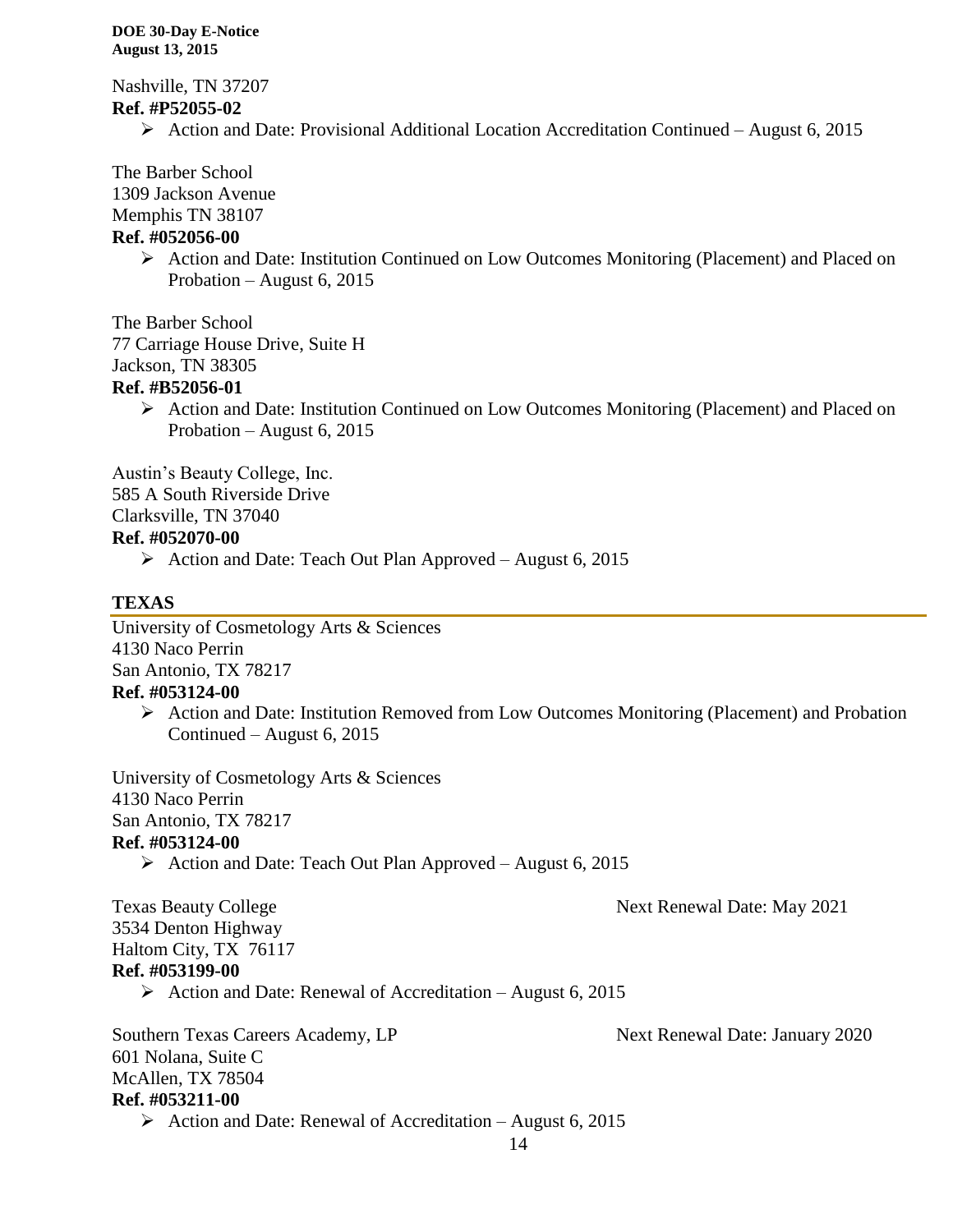Bella Cosmetology College Next Renewal Date: September 2021

410 West Broadway Street Winnsboro, TX 75494 **Ref. #053220-00**

Action and Date: Renewal of Accreditation – August 6, 2015

# **UTAH**

Marinello School of Beauty **Next Renewal Date: May 2021** 2230 North University Parkway Provo, UT 84604 **Ref. #054037-00**

Action and Date: Renewal of Accreditation – August 6, 2015

Hairitage Hair Academy 1487 South Silicon Way, Suite A3 St. George, UT 84770 **Ref. #054043-00**

- $\triangleright$  Action and Date: Addition of New Program Approved August 6, 2015
- New Program: Cosmetology/Barber Instructor 1000 Clock Hours

Cameo College of Essential Beauty 124 East 5770 South Murray, UT 84107 **Ref. #054044-00**

> $\triangleright$  Action and Date: Institution Removed from Low Outcomes Monitoring (Placement) and Probation Continued – August 6, 2015

Beautiful You School of Nail Technology Next Renewal Date: January 2020 1830 North Main Street Cedar City, UT 84721 **Ref. #054067-00**

 $\triangleright$  Action and Date: Renewal of Accreditation – August 6, 2015

Bonnie Joseph Academy of Cosmetology & Barbering 164 South Main Street Heber City, UT 84032

# **Ref. #054068-00**

 $\triangleright$  Action and Date: Institution Continued on Low Outcomes Monitoring (Licensure), Removed from Low Outcomes Monitoring (Graduation & Placement) and Probation Continued – August 6, 2015

# **VIRGINIA**

Wards Corner Beauty Academy, Inc. 7525 Tidewater Drive, Ste. 200 Norfolk, VA 23505

- **Ref. #056017-00**
	- Action and Date: Institution Continued on Low Outcomes Monitoring (Graduation) and Placed on Probation – August 6, 2015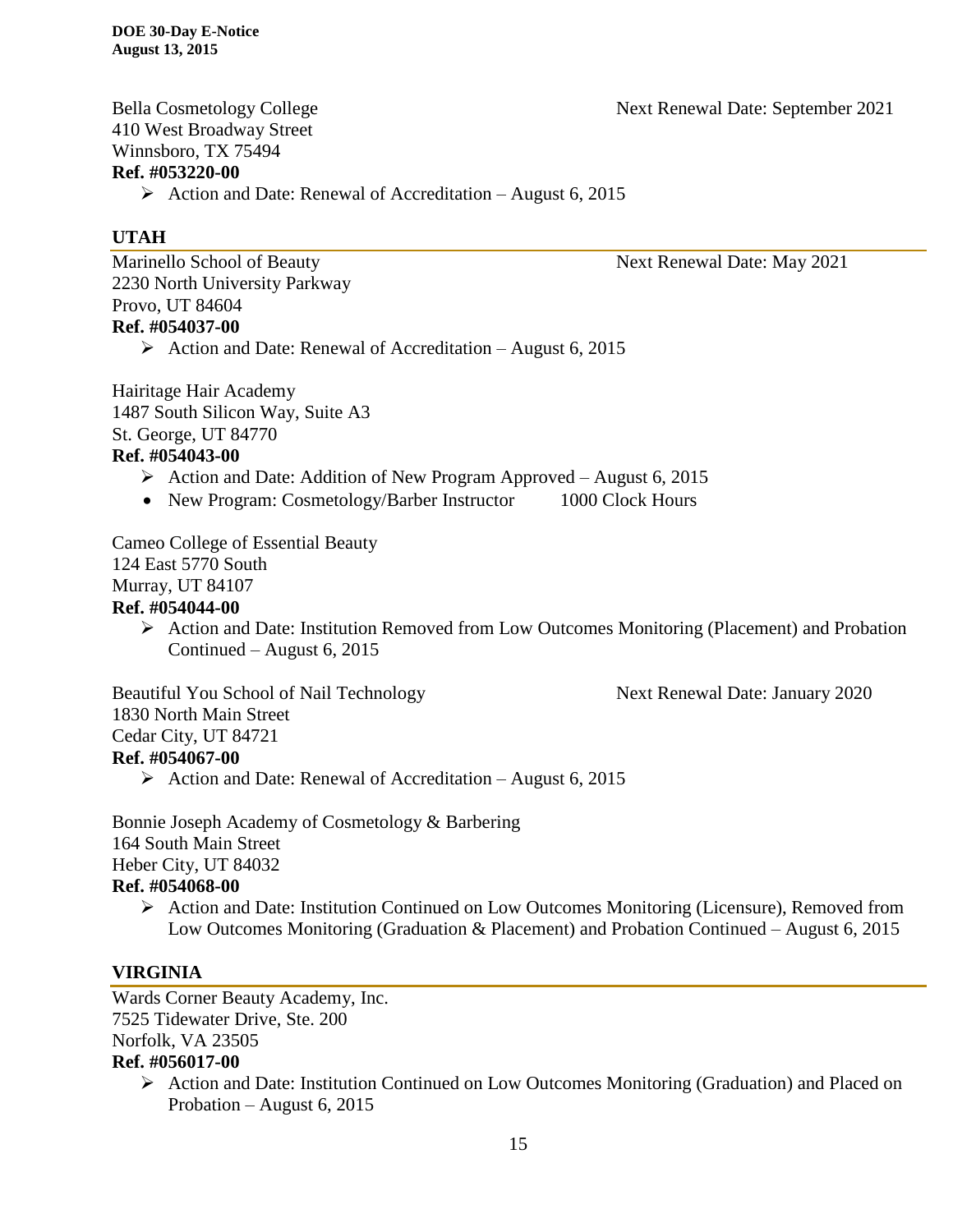# **WASHINGTON**

Evergreen Beauty & Barber College Next Renewal Date: September 2021 14045 Northeast 20<sup>th</sup> Street Bellevue, WA 98007 **Ref. #057007-00**

 $\triangleright$  Action and Date: Renewal of Accreditation – August 6, 2015

Aveda Institute Portland Vancouver Campus Next Renewal Date: January 2019 6615 Northeast Fourth Plain Boulevard Previous Ref. #P47045-01 Vancouver, WA 98661

# **Ref. #B47045-01**

 $\triangleright$  Action and Date: Full Accreditation for Additional Location Granted – August 6, 2015

### **WISCONSIN**

Academy of Beauty Professionals Previous Ref. #A35036-01 2575 North Mason Street Green Bay, WI 54304 **Ref. #P35036-01**

 $\triangleright$  Action and Date: Provisional Accreditation for Additional Location Granted – August 6, 2015

Academy of Beauty Professionals Previous Ref. #A35036-02 525 Westhill Boulevard Appleton, WI 54914 **Ref. #P35036-02**

 $\triangleright$  Action and Date: Provisional Accreditation for Additional Location Granted – August 6, 2015

Academy of Beauty Professionals Previous Ref. #A35036-03 6414 Odana Road Madison, WI 53717 **Ref. #P35036-03**

 $\triangleright$  Action and Date: Provisional Accreditation for Additional Location Granted – August 6, 2015

# VICI Beauty School 4111 South  $108<sup>th</sup>$  Street Greenfield, WI 53228 **Ref. #059035-00**

 $\triangleright$  Action and Date: Institution Placed on Financial Monitoring – August 6, 2015

VICI Beauty School 5780 N. Port Washington Road Glendale, WI 53217 **Ref. #B59035-02**

Action and Date: Institution Placed on Financial Monitoring – August 6, 2015

Panache Academy of Beauty 1120 Zap Drive Lake Delton, WI 53940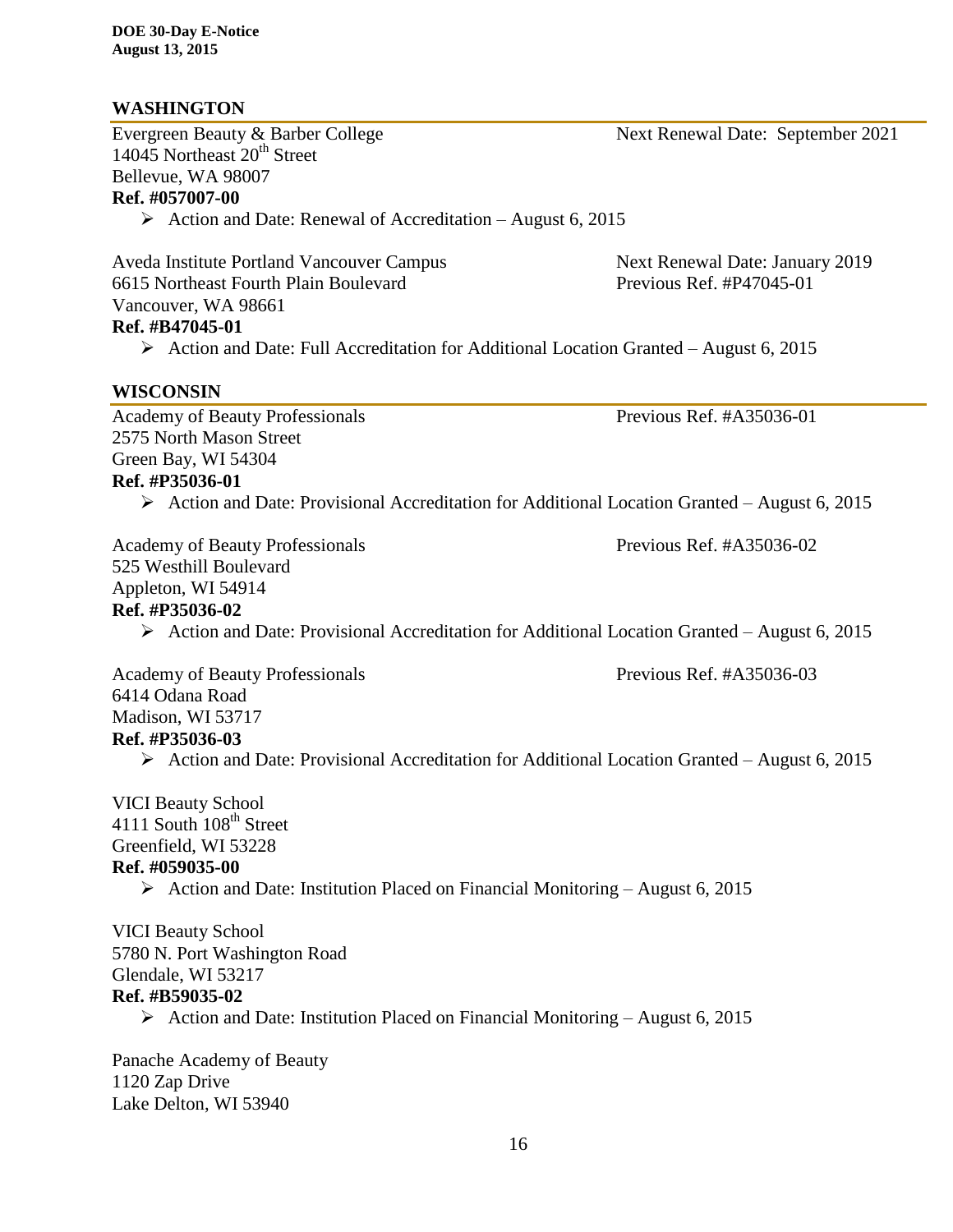#### **Ref. #059048-00**

- $\triangleright$  Action and Date: Addition of New Program Approved August 6, 2015
- New Program: Manager 150 Clock Hours

Panache Academy of Beauty 1120 Zap Drive Lake Delton, WI 53940 **Ref. #059048-00**

- $\triangleright$  Action and Date: Addition of New Program Approved August 6, 2014
- New Program: Barber 1000 Clock Hours

**To The Following:**

### **United States Department of Education**

- **Ms. Kathleen Hochhalter- Special Assistant-- Administrative Actions & Appeals Division**
- **Ms. Mary Gust- Director-- Administrative Actions & Appeals Division**
- **Department of Education Accreditation Division- USDOE-- Washington, DC**
- Ms. Cathy Sheffield- Accreditation & State Liaison Office-- USDOE--- Washington, DC
- **MS. Rachael Shultz- Accreditation and State Liaison Office-- USDOE --- Washington, DC**
- **Ms. Lauren Pope- Administrative Actions and Appeals Services Group-- Washington, DC**
- Ms. Patrice Fleming-Team Leader-- School Participation Team--- Boston/New York
- Ms. Betty Coughlin- Area Case Director-- School Participation Team--- Boston/New York
- Ms. Tracy Nave- Team Leader-- School Participation Team--- Boston/New York
- Mr. Christopher Curry- Team Leader-- School Participation Team--- Boston/New York
- **Ms. Martina Fernandez-Rosario-Acting Area Case Director-- School Participation---**
- San Francisco/Seattle
- Ms. Kerry O'Brien- Team Leader-- School Participation Team--- Denver
- **Mr. Michael Frola- Area Case Director-- School Participation Team--- Philadelphia**
- Ms. Nancy Paula Gifford- Area Case Director-- School Participation Team--- Philadelphia
- **Ms. Sherrie Bell- Compliance Manager—School Participation Team--- Philadelphia**
- Mr. Jesus Moya- Team Leader-- School Participation Team--- Dallas
- **Ms. Kim Peeler- Team Leader-- School Participation Team--- Dallas**
- **Ms. Cynthia Thorton- Area Case Director for Region 6-- School Participation Team--- Dallas**
- **Mr. Christopher Miller-Team Leader-- School Participation Team--- Atlanta**
- **Ms. Vanessa Dillard Compliance Manager School Participation Team --- Atlanta**
- Mr. Ralph Lobosco- Area Case Director-- School Participation Team--- Kansas City
- Mr. Douglas Parrott- Area Case Director-- School Participation Team--- Chicago/Denver
- **Ms. Carolyn White-Team Director-- School Participation Team--- South Central**

#### **Accreditors**

- **Mr. Bill Larkin- Executive Director-- ACCET**
- **Mr. Michale McComis, Ed.D.- Executive Director-- ACCSC**
- **Mr.** Albert Gray, Ph.D.- Executive Director-- ACICS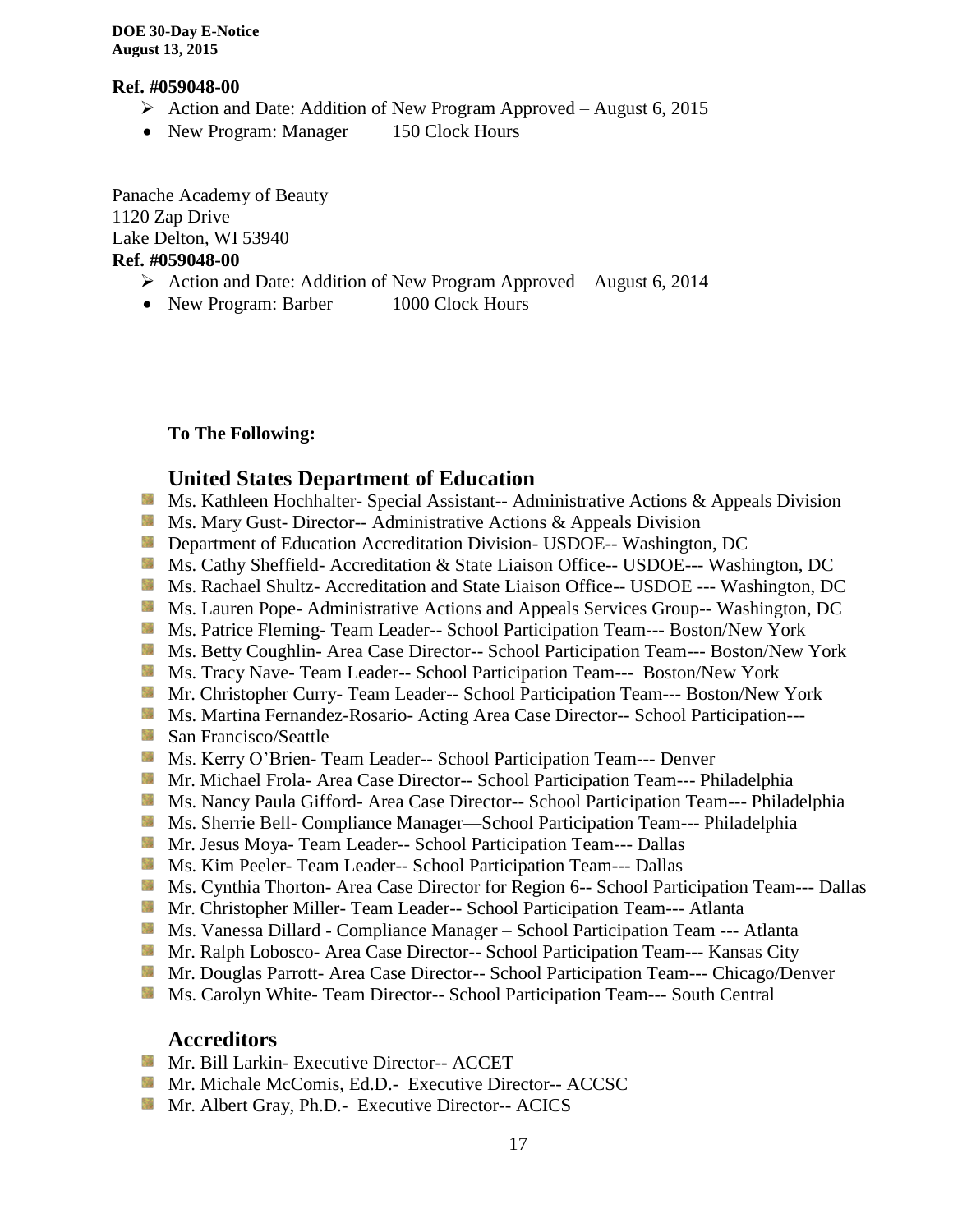**Dr.** Gary Puckett- Executive Director-- COE

# **State Authorities**

- Mr. Bob McKee- AL State Board of Cosmetology-- Montgomery, AL
- Ms. Theresa Bunch- AZ State Board of Cosmetology-- Tempe, AZ
- Ms. Kelli Kersey- AR Department of Health (Section Chief, Cosmetology)-- Little Rock, AR
- Mr. Charles Kirkpatrick- AR State Board of Barber Examiners-- Little Rock, AR
- **Ms. Kristy Underwood- CA Board of Barbering & Cosmetology-- Sacramento, CA**
- **Ms.** Christine Jones- CA Board of Barbering & Cosmetology-- Sacramento, CA
- **Ms. Leeza Rifredi** Licensing Manager BPPE--CA
- Ms. Joanne Wenzel Bureau Chief BPPE—CA
- Ms. Yvette Johnson Enforcement Chief BPPE CA
- Ms. Pamela Goens- CO Office of Barber & Cosmetology Licensure-- Denver, CO
- **Mr. Douglas Parrott- Area Case Director-- School Participation Team—Denver, CO**
- **Ms. Janet Brancifort- CT Examining Board for Barbers, Hairdressers, & Cosmeticians-- Hartford,** CT
- **Ms.** Judy Letterman- DE Board of Cosmetology & Barbering-- Dover, DE
- **Mr. Clifford Cooks- DC Department of Consumer & Regulatory Affairs-- Washington, DC**
- **Ms. Robyn Barineau- FL State Board of Cosmetology & Barbers Board-- Tallahassee, FL**
- **Mr.** Josh Waters- GA State Board of Cosmetology & GA Board of Barbers-- Macon, GA
- **Ms. Margaret Guerrero- Guam Board of Barbering & Cosmetology-- Mangilao, Guam**
- Ms. Laureen Kai- HI Barbering & Cosmetology Department-- Honolulu, HI
- **Ms.** Tana Cory- ID Bureau of Occupational Licenses-- Boise, ID
- Ms. Valerie Fenske Idaho State Board of Education ID
- **Ms. Keri Ginger- IL Department of Financial & Professional Regulation-- Springfield, IL**
- **Ms.** Tracy Hicks- IN Professional Licensing Agency-- Indianapolis, IN
- Ms. Venus Vendoures Walsh Iowa Board of Cosmetology Arts & Sciences—Des Moines, IA
- **Ms.** Chiquita C. Coggs- KS State Board of Cosmetology-- Topeka, KS
- Mr. H.R. Vacek- KS State Barber Board-- Topeka, KS
- **Mr.** Charles Lykins- KY Board of Hairdressers & Cosmetologists-- Frankfort, KY
- **Mr.** Steven Young-LA State Board of Cosmetology-- Baton Rouge, LA
- **Ms. Latrice Matthews- LA Board of Barber Examiners-- Baton Rouge, LA**
- **Ms. Geraldine Betts- ME Office of Professional & Occupational Regulation-- Augusta, ME**
- Mr. James Liddell ME Office of Professional & Occupational Regulation—Augusta, ME
- Mr. Robert Wood- MD State Board of Cosmetologists-- Baltimore, MD
- **Maryland State Board of Barbers- Baltimore, MD**
- Sandra Velasquez- MA Board of Cosmetology-- Boston, MA
- Ms. Mary Jayne Fay, Ed.D.- MA Department of Education-- Malden, MA
- **Ms.** Linda Clewley- MI State Board of Cosmetology-- Lansing, MI
- **Ms.** Gina Stauss- MN Board of Cosmetologist Examiners-- Minneapolis, MN
- **M** Minnesota Board of Cosmetologists Examiners –Minneapolis, MN
- **Ms.** Cynthia Johnson- MS State Board of Cosmetology--Jackson, MS
- Ms. Emily Carroll- MO State Board of Cosmetology-- Jefferson City, MO
- Mr. Dennis Clark- MT Board of Barbers & Cosmetologists-- Helena, MT
- Ms. Kris Chiles- NE State Board of Cosmetology Examiners-- Lincoln, NE
- Nebraska Board of Barber Examiners- Lincoln, NE
- Ms. Nadine Griego- NV State Board of Cosmetology-- Las Vegas, NV
- Mr. Gary Landry NV State Board of Cosmetology Las Vegas, NV
- **Mr.** Adam Higginbotham NV State Board of Cosmetology Las Vegas, NV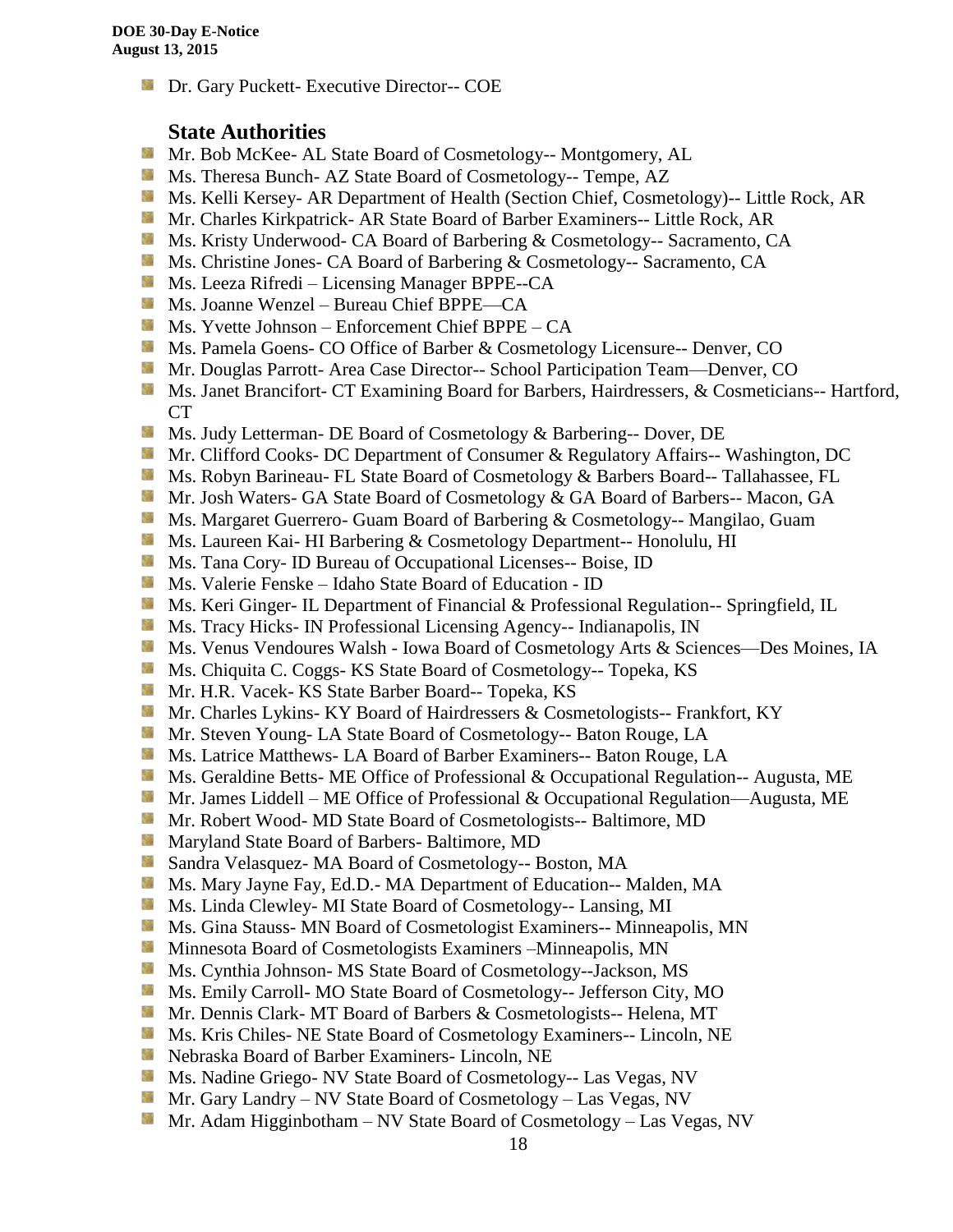- **Nevada State Board of Massage Therapy- Las Vegas, NV**
- Ms. Kathryn Wantuck- NH State Board of Barbering, Cosmetology, and Esthetics-- Concord, NH
- **Mr. Jay Malanga- NJ Board of Cosmetology & Hairstyling-- Newark, NJ**
- **MS.** Antoinette Griego- NM State Board of Barbers & Cosmetologists-- Santa Fe, NM
- Ms. Kathleen McCoy- NY Department of State-Division of Licensing Services-- Albany, NY
- Ms. Carol Yates- NY State Education Department-Bureau of Proprietary School Supervision--Albany, NY
- Ms. Lynda Elliott- NC State Board of Cosmetic Art Examiners- Raleigh, NC
- **Mr.** Wayne Mixon North Carolina Board of Barber Examiners- Raleigh, NC
- **MS.** Sue Meier- ND State Board of Cosmetology-- Bismarck, ND
- **Ms. Tona Stevenson- North Dakota State Board of Barber Examiners-- Dickenson, ND**
- Mr. Ed Highley Ohio State Barber Board OH
- Ms. Lori Pearson Ohio State Board of Cosmetology-- Grove City, OH
- **Ms. Sherry Lewelling- OK Board of Cosmetology-- Oklahoma City, OK**
- **Ms. Samantha Patnode- OR Health Licensing Agency-- Salem, OR**
- **Mr. Juan Baez-Arevalo** Director of Private Post Secondary Education Oregon Higher Education Coordinating Commission- OR
- **MS. Helen Dunford Higher Education Coordinating Commission OR**
- Ms. Kelly Diller- PA State Board of Cosmetology-- Harrisburg, PA
- Mr. Juan Bigio Ramos, Ph.D.- PR General Council of Education-- San Juan, PR
- **Ms. Maureen Slowik Board Administrator-RI State Board of Barbering & Hairdressing--**Providence, RI
- Ms. Theresa Richardson- SC Board of Barber Examiners-- Columbia, SC
- Ms. Kathryn Boyd- SD Cosmetology Commission-- Pierre, SD
- **Ms. Roxana Gumucio- TN Board of Cosmetology-- Nashville, TN**
- **Mr. William Kuntz Jr., TX Department of Licensing & Regulation, Austin, TX**
- **Ms.** Allyson Pettley Division of Occupational and Professional Licensing-- Salt Lake City, UT
- Ms. Carla Preston- VT Office of Professional Regulation-- Montpelier, VT
- Mr. William Ferguson II- VA Board for Barbers & Cosmetology-- Richmond, VA
- Ms. Zelda Williams- VA Board for Barbers & Cosmetology-- Richmond, VA
- **Mr.** Russell Sonmore VA WA workforce Training and Education Coordinating Board VA  $\&$ WA
- Ms. Eleni Papadakis WA Workforce Training and Education Coordinating Board , WA
- Ms. Susan Colard- WA Department of Licensing-Consumer Affairs-- Olympia, WA
- **Ms.** Amanda Smith- Executive Director-- WV Board of Barbers & Cosmetologist--- Dunbar, WV
- Ms. Angela Arrington- WI Barbering & Cosmetology Board-- Madison, WI
- Mr. Aaron Knautz- WI Massage Therapy & Bodywork Therapy Affiliated Credentialing Board--Madison, WI
- **Ms. Betty Abernethy- WY State Board of Cosmetology-- Cheyenne, WY**

# **State Massage Therapy Higher Education Authorities**

- **Mr. Keith Warren- AL Board of Massage Therapy-- Montgomery, AL**
- Ms. Kathleen Phillips- AZ State Board of Massage Therapy-- Phoenix, AZ
- **M.** Ms. Marilyn L. Graham- AR State Board of Massage Therapy--Little Rock, AR
- Ms. Chelle Martin- FL Dept. of Health-Division of Medical Quality-- Tallahassee, FL
- **Mr. Ross Miller- IN Commission on Proprietary Education-- Indianapolis, IN**
- **Nevada State Board of Massage Therapy Las Vegas, NV**
- Mr. George Hebert- NJ Massage Board-- Newark, NJ
- Ms. Valauna Grissom- OK State Board of Health-- Oklahoma City, OK